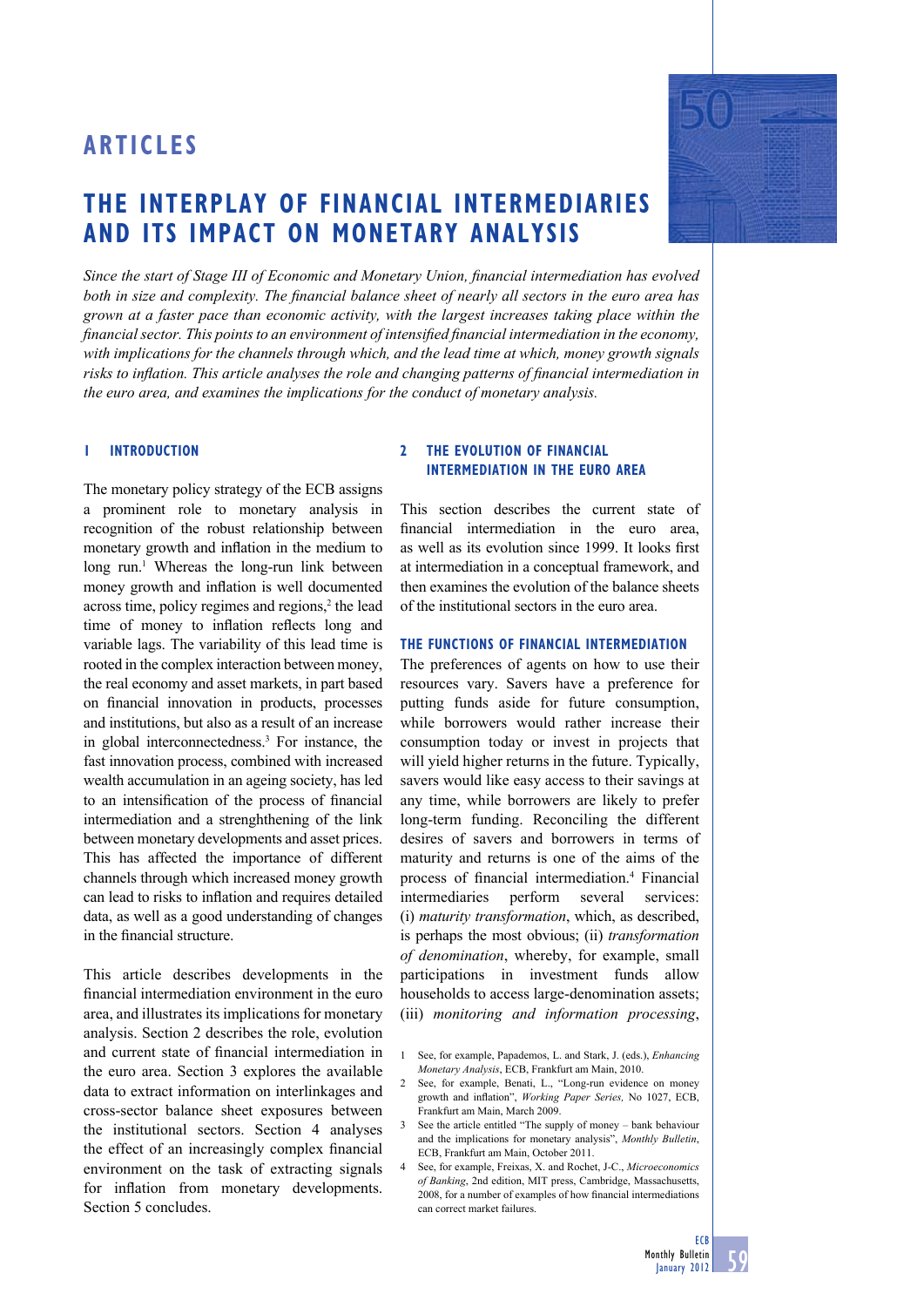whereby the financial intermediary acts as a delegated monitor on behalf of savers, as well as performing the costly act of information gathering on behalf of small-scale investors; (iv) *payment services* as financial intermediaries facilitate the trade and payment of goods and services between agents; (v) *liquidity transformation*, referring, for example, to the transformation of illiquid loans into a more liquid asset-backed security (ABS); (vi) *transaction cost reduction*, as financial intermediaries exploit economies of scale to perform financial transactions at lower marginal prices than small-scale investors.

Beyond this ability to perform the tasks outlined above, which in most cases can be conducted by several types of intermediaries, a clear distinction should be made between monetary and non-monetary financial intermediaries. Monetary financial intermediaries, such as banks, are the only intermediaries capable of creating money and monetary liquidity. 5

#### **FINANCIAL INTERMEDIATION IN THE EURO AREA**

The financial exchange between savers and borrowers in the euro area is channelled either directly via financial markets or indirectly via three broad groups of financial intermediaries, namely monetary financial institutions (MFIs), insurance corporations and pension funds (ICPFs), and non-monetary financial intermediaries other than ICPFs, which are known as other financial intermediaries (OFIs). Box 1 provides a short description of the various financial intermediaries in the euro area.

#### **Box 1**

60

ECB Monthly Bulletin January 2012

## **FINANCIAL INTERMEDIARIES OPERATING IN THE EURO AREA**

The different financial intermediaries present in the euro area all perform one or more of the services described above, depending on their core function. This box provides a short overview of the services provided by the different types of intermediaries, using the European System of Accounts (ESA 95) classification.<sup>1</sup>

#### **MONETARY FINANCIAL INSTITUTIONS (MFIs)**

#### **Credit institutions**

While credit institutions (or banks) perform most or all of the features described above, the distinctive feature of banks is that they specialise in maturity transformation and providing liquidity at the same time through their capacity to fund long-term loans by receiving shortterm deposits. This specialisation implies an inherent instability in banking business. Banks remain able to lend to borrowers only as long as depositors are confident that they will be able to withdraw their deposits at any time. Apart from maturity transformation, banks provide payment services through, for example, cheques, debit and credit cards, and therefore play a crucial role in facilitating the smooth functioning of day-to-day purchases of goods and services. By the end of November 2011 there were 6,230 credit institutions in the euro area.

1 ESA 95 is a statistical standard which provides harmonised classifications of economic sectors within the European Union.

<sup>5</sup> See the article entitled "The supply of money – bank behaviour and the implications for monetary analysis", *Monthly Bulletin*, ECB, Frankfurt am Main, October 2011.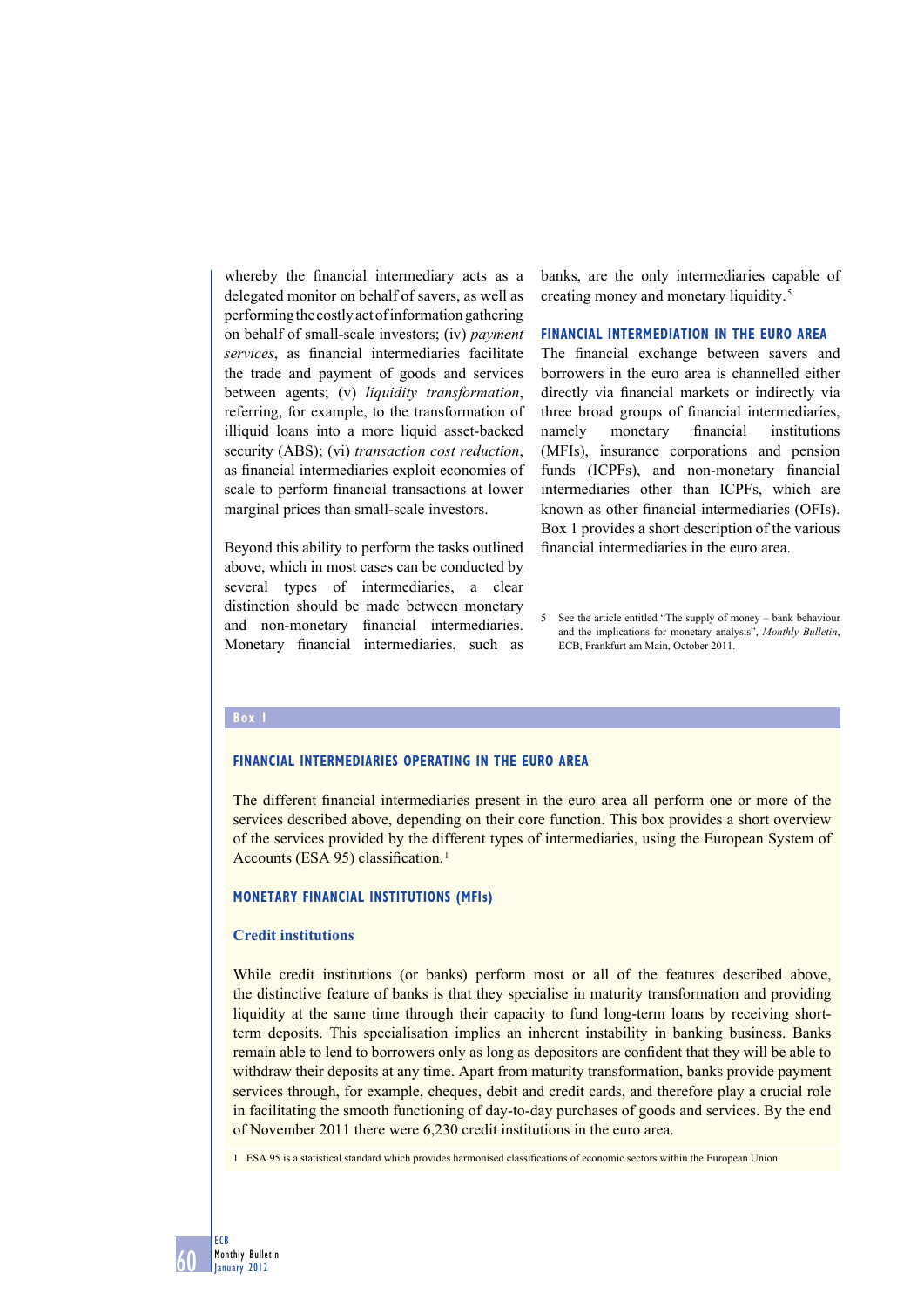The interplay of financial intermediaries and its impact on monetary analysis

### **Eurosystem**

The Eurosystem comprises the ECB and the national central banks within the euro area. The role of the Eurosystem in financial intermediation is to implement the monetary policy of the euro area, for example by distributing central bank liquidity, conducting foreign exchange operations (transformation of denomination) and promoting the smooth operations of payment systems. Additionally, the ECB has the exclusive right to authorise the issuance of banknotes within the euro area<sup>2</sup>

## **Money market funds**

Money market funds are funds which raise capital from private and institutional investors by issuing shares and/or units, and invest the proceeds in high quality money market instruments. For example, they change denominations and conduct liquidity management. Money market instruments comprise transferable instruments, such as treasury and local authority bills, certificates of deposit, commercial paper, medium-term notes and bankers' acceptances. These are normally dealt on the money market, rather than on the regulated markets. Money market funds are an important source of short-term funding, and are regarded as monetary financial institutions because the share/units issues are, in terms of liquidity, close substitutes for deposits. By the end of November 2011 there were 1,376 money market funds in the euro area.<sup>3</sup>

In addition to credit institutions, money market funds and the Eurosystem, there are other MFIs in the euro area. At end-November 2011, there were 30 other MFIs in the euro area in total. These included electronic money institutions, which are institutional units that mainly provide a means of storing money for the purpose of making payments.4

# **INSURANCE CORPORATIONS AND PENSION FUNDS (ICPFS)**

Insurance corporations grant policy-holders benefits for certain specified circumstances, while (autonomous) pension funds collect, pool and invest funds to provide for the future pension entitlements of beneficiaries.<sup>5</sup> As such, both types of intermediaries' provisions include the service of transformation of denomination to households. ICPFs play a key role in shaping households' asset portfolios, as nearly a third of household financial assets are invested in ICPF liabilities (insurance technical reserves). This share has increased significantly over the past decade (it was less than a quarter in 1999), reflecting demographic trends and the perceived need to create complementary pension schemes. In terms of balance sheets, the ICPF sector is dominated by insurance corporations, which hold about 80% of total ICPF assets.

ICPFs are major investors in financial markets. Being long-term investors, they are generally a source of stability for financial markets. However, the size of their investment portfolios implies that markets may be moved if thier funds are reallocated or their positions unwound, as is the

<sup>2</sup> See European Central Bank, *The monetary policy of the ECB*, Frankfurt am Main, 2011.

<sup>3</sup> The statistical definition of money market funds has been aligned with the supervisory definition under Regulation ECB/2011/12 of August 2011. The transition period to the new statistical definition of MMFs ends in February 2012.

<sup>4</sup> Electronic money institutions classified as MFIs are defined in Regulation ECB/2011/12. Some corporations (e.g. retailers) issue electronic money. As this is not their principal activity, these are outside the financial sector.

<sup>5</sup> See the article entitled "Keeping the ECB's monetary and financial statistics fit for use", *Monthly Bulletin*, ECB, Frankfurt am Main, August 2011.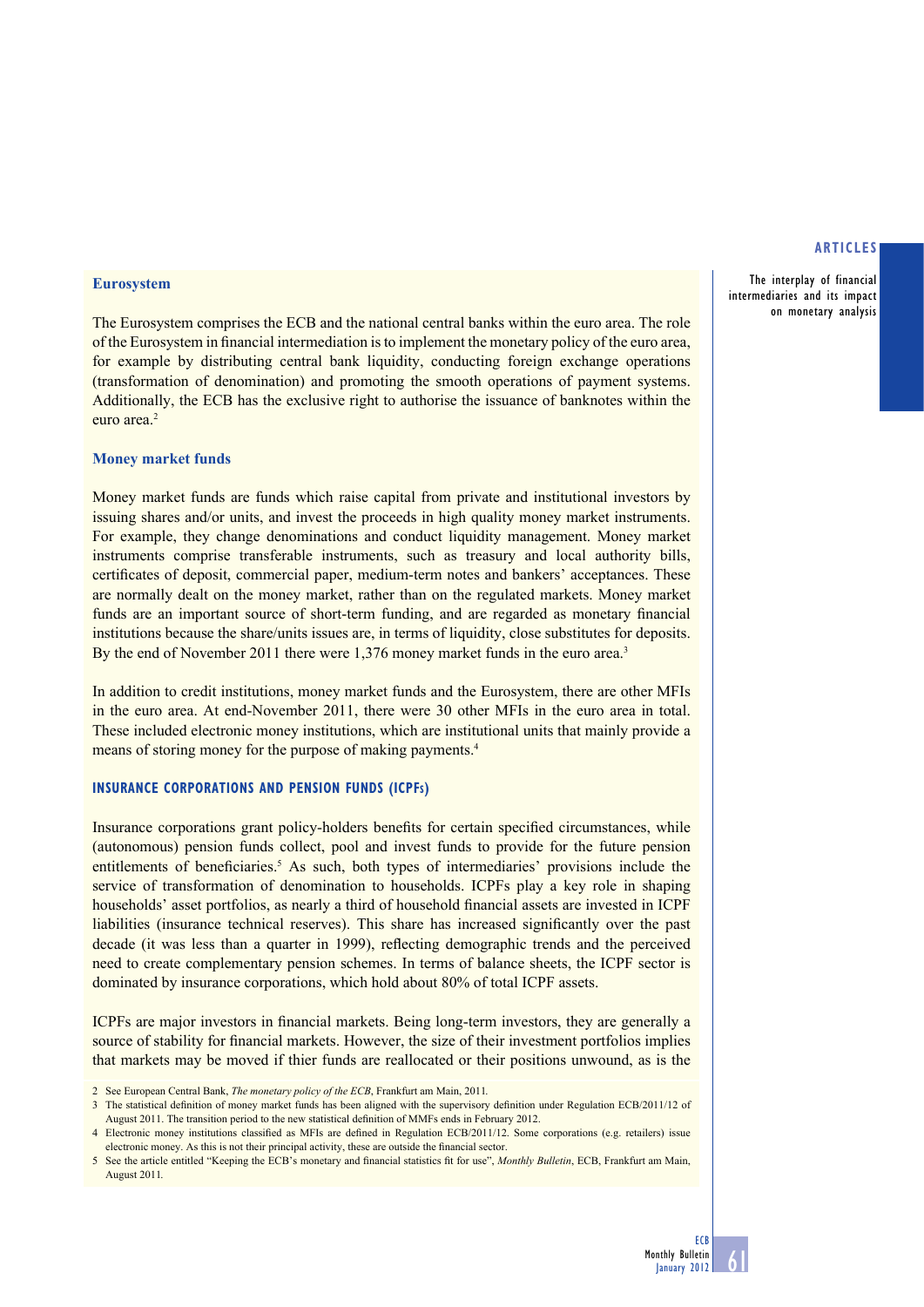case for other institutional investors, such as investment funds. At end-June 2011 there were an estimated 3,400 insurance corporations and 3,200 autonomous pension funds in the euro area.

## **NON–MONETARY FINANCIAL INSTITUTIONS OTHER THAN ICPFS (OFIS)**

## **Investment funds**

Investment funds raise capital from private and institutional investors by issuing shares and/or units and invest the proceeds in financial and non-financial assets. As financial intermediaries, investment funds perform two main functions: (a) they offer investors the opportunity to invest in a diversified pool of assets with a single purchase of shares/units (transformation of denomination), and (b) their investments provide a source of funding to other sectors, such as MFIs, non-financial corporations and government agencies (maturity transformation).<sup>6</sup> In the second quarter of 2011 there were 48,913 investment funds in the euro area.

#### **Financial vehicle corporations**

Financial vehicle corporations<sup>7</sup> (FVCs) are entities that predominantly carry out securitisation activities (see Box 2 for more details). "Securitisation" denotes a transaction or scheme whereby an asset or a pool of cash flow-producing assets, often consisting of loans, is transferred from an originator (usually a credit institution) to an FVC. The FVC effectively converts these assets into marketable securities by issuing debt instruments with both principal and interest serviced with the cash flows produced by the asset pool. As such, securitisation is used by MFIs in order to transform non-liquid assets into liquid assets and, by doing so, free part of their balance sheet and obtain an additional source of funding. In the third quarter of 2011 there were 2,972 FVCs in the euro area.

## **Central counterparties**

A central counterparty (CCP) is an entity that legally interposes itself between counterparties to contracts traded in financial markets, becoming the buyer to every seller and the seller to every buyer. Therefore, CCPs offer the advantage of reducing a great deal of the counterparty risk for trading parties, compared with direct trading. These intermediaries facilitate the trading in derivatives and equity markets, and have become an important actor in the repo market. At the end of November 2011 there were eight CCPs in the euro area.

## **Other OFIs**

Aside from the three types of financial intermediaries described above (investment funds, FVCs and CCPs), the OFI sector includes other types of entities, such as financial holding companies, security and derivative dealers, venture capital and other development companies, and generally any other non-monetary and financial intermediary not classified elsewhere.

Finally, there are payment institutions, whose function is to provide payment services, such as money transmission, without being a monetary institution.

6 See the article entitled "Harmonised ECB statistics on euro area investment funds and their analytical use for monetary policy purposes", *Monthly Bulletin*, ECB, Frankfurt am Main, August 2010.

7 Along with other types of OFIs, these entities are often referred to as the shadow banking industry.

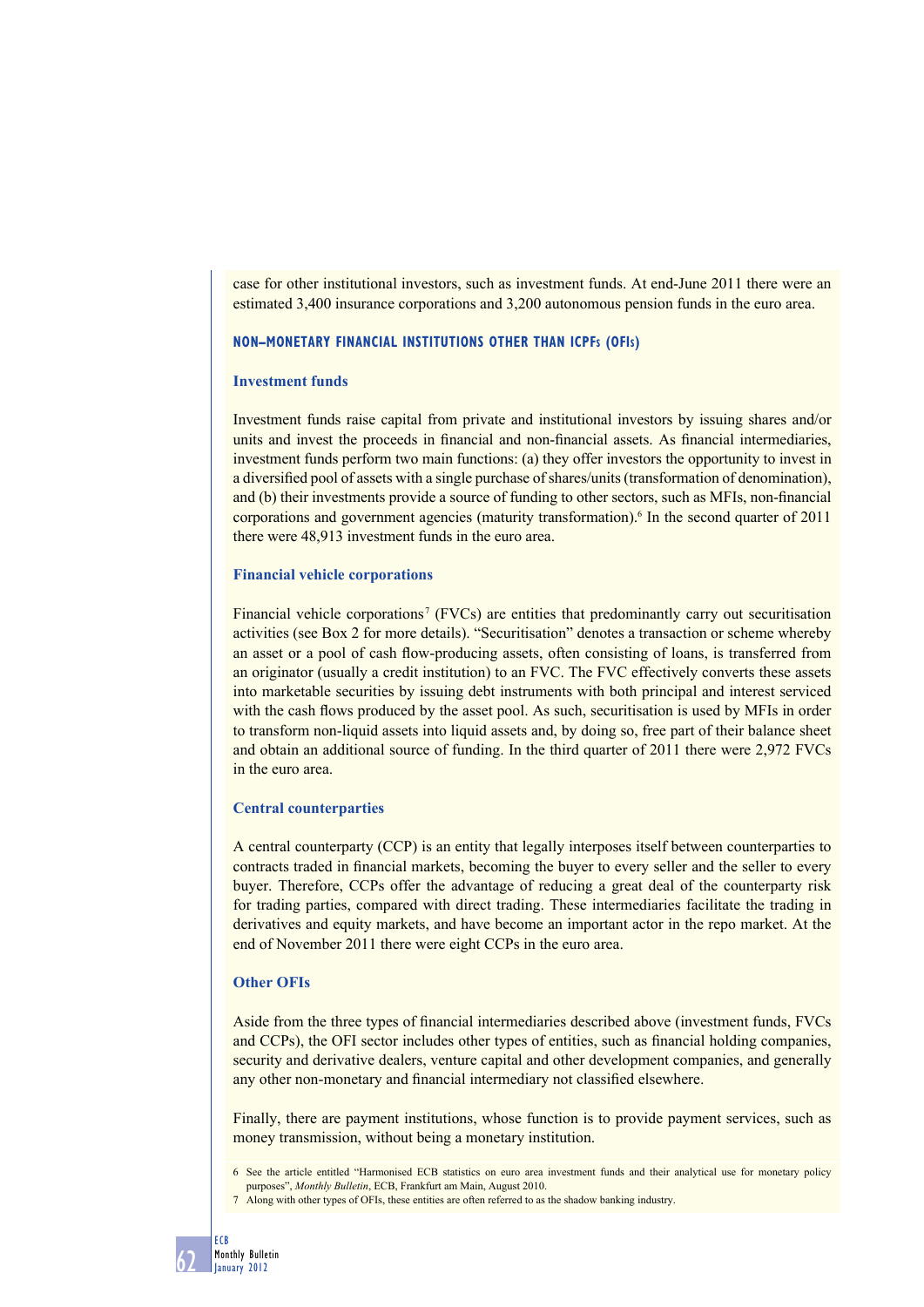The interplay of financial intermediaries and its impact on monetary analysis

**Table 1 Total financial assets outstanding in the euro area and sectoral breakdown**

| (percentage)                           |        |                |        |        |        |
|----------------------------------------|--------|----------------|--------|--------|--------|
|                                        | 1999   | 2007           | 2008   | 2009   | 2010   |
| Households                             | 24.8   | 21.0           | 20.2   | 20.3   | 20.1   |
| Non-financial corporations             | 18.9   | 18.7           | 17.5   | 17.8   | 17.9   |
| Financial corporations                 | 51.9   | 56.8           | 58.5   | 58.1   | 58.1   |
| - Monetary financial institutions      | 32.2   | 36.2           | 40.6   | 38.0   | 37.9   |
| - Credit institutions                  | 29.5   | 32.6           | 35.6   | 33.4   | 33.3   |
| - Money market funds                   |        | 1.3            | 1.5    | 1.4    | 1.2    |
| - Eurosystem                           | 2.0    | 2.4            | 3.5    | 3.2    | 3.4    |
| - Insurance corporations               | 5.7    | 5.6            | 5.4    | 5.7    | 5.7    |
| - Pension funds                        | 1.4    | 1.4            | 1.4    | 1.4    | 1.4    |
| - Other financial intermediaries       | 12.9   | 15.1           | 14.0   | 15.3   | 16.3   |
| - Investment funds                     | 6.6    | 5.9            | 5.2    | 6.1    | 6.7    |
| - Financial vehicle corporations       | -      | $\overline{a}$ | ٠      | 2.6    | 2.5    |
| General government                     | 4.4    | 3.5            | 3.8    | 3.8    | 4.0    |
| <b>Total economy</b>                   | 100    | 100            | 100    | 100    | 100    |
| Total economy (in EUR billions)        | 51,326 | 87,051         | 85,733 | 89,491 | 93,350 |
| Total economy (as a percentage of GDP) | 797    | 963            | 927    | 1,001  | 1,017  |

Sources: ECB and Eurostat.

Note: As the data are collected from different datasets with varying accounting principles, sub-sectors may add up to more than the total sector."-" indicates that data are not available.<br>The data are unconsolidated, so include, for example, interbank lending.

Table 1 shows the breakdown of outstanding financial assets across the various euro area institutional sectors since 1999. Financial corporations accounted for 58% of the total financial assets outstanding at the end of 2010. More than half of this was held by MFIs, with credit institutions holding by far the largest share, while a quarter was held by OFIs and the remainder by ICPFs. Households and nonfinancial corporations each held around 20% of the total outstanding assets, while general government accounted for only 4%.

The value of total euro area financial assets has almost doubled, compared with 1999. The overall growth in the value of financial assets has outpaced the growth in nominal GDP, as the value of outstanding financial assets relative to GDP has grown from around 800% in 1999 to just over 1,000% in 2010.

The increase in outstanding financial assets has been unequal among sectors, as the financial sector has increased its asset holdings by more than the non-financial sectors. This applies in particular to MFIs and OFIs, the financial holdings of which have more than doubled since 1999 (see Chart 1), which has resulted in an

#### **Chart 1 Increase in financial assets from 1999 to 2010 by sector**

(total percentage change)



Source: ECB.

EXECTED: Item 3 (MFIs) is broken down into the contributions of the MFI sub-sectors to the total percentage increase in the financial assets of the MFI sector. The horizontal line represents the percentage increase in total financial assets in the euro area.

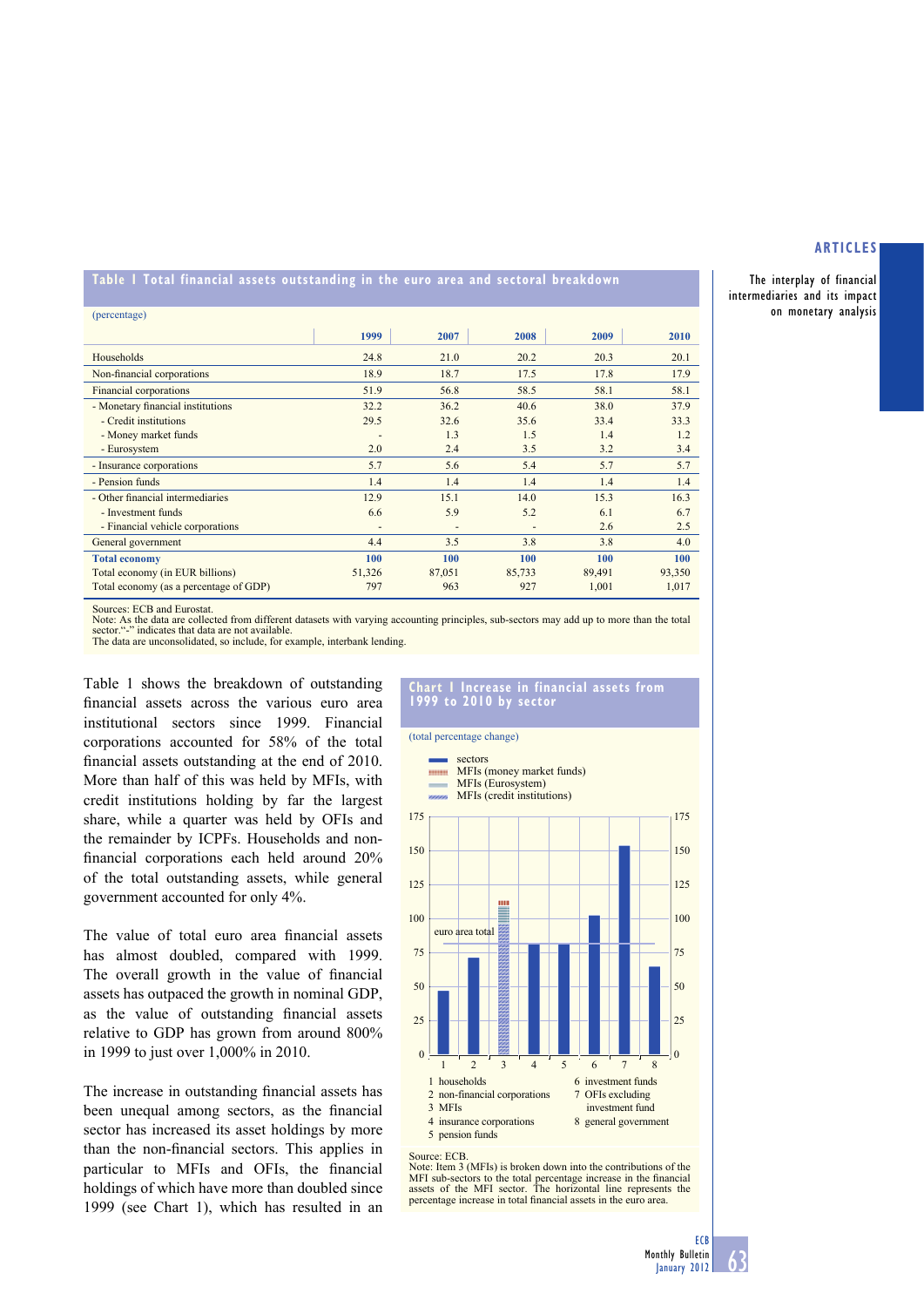increase in the share of these two sub-sectors' total value of euro area financial assets. Chart 1 shows that the increase in MFI asset holdings has predominantly been driven by credit institutions. Chart 1 also reveals that investment funds (which include hedge funds) resident in the euro area have not been the main driver of the growth in total OFI asset holdings. Market data show that securitisation activity increased tenfold between 2000 and 2008. This suggests that much of the increase in total OFI holdings can be attributed to FVCs. The increased business between MFIs and CCPs (see Section 4) also points to CCPs as being responsible for part of that increase. Households, as the sector presenting the lowest balance sheet growth, have increased their holdings of financial assets by  $47%$ , resulting in a decreasing share of total financial assets. $6$  These developments point to more and more financial interaction taking place within the financial sector itself, without the balance sheets of the non-financial sector being affected.

However, the developments in balance sheets over the years have not been without fluctuations, as illustrated in Chart 2. This



#### **Chart 2 Deposits with euro area MFIs by sector**

depicts four-quarter cumulated transactions in deposits with MFIs. It shows a rapid increase during the years before the financial crisis, and an even more rapid decrease after the crisis. The decrease was particularly strong for deposits held by other MFIs and the external sector (mostly non-resident MFIs), pointing to higher volatility and instability in the interbank lending market, as opposed to deposit funding by the non-financial sector.

# **3 SECTOR INTERLINKAGES AND BALANCE SHEET EXPOSURES**

Using information from the euro area accounts, augmented by different sector-specific datasets,<sup>7</sup> an "exposure map" in quantitative terms can show the balance sheet interlinkages between the different sectors in the euro area and the rest of the world. The various interlinkages can only be partially traced, as a complete account of which sector holds the liability of each of the sectors (the so-called "from-whom-to-whom" accounts) is not yet fully available.

Chart 3 depicts such an exposure map. The pie charts for the individual sectors illustrate the extent to which the counterpart of each sector's liabilities can be identified. In the case of nonfinancial corporations, it is only possible to identify the counterparty sector for 38% of the outstanding liabilities (the blue part of the pie chart). Arrows between sectors represent their cross-sector exposures, and the direction goes from the issuer of the liabilities to the holder. The thickness of each arrow illustrates the size of the exposure. Thus, the arrows between nonfinancial corporations and MFIs show that MFIs hold a larger amount of the liabilities issued by non-financial corporations than vice versa. The circles within the pie charts for each

<sup>6</sup> During this period an important increase in non-financial wealth has occurred, mainly in housing, predominantly affecting households. Non-financial assets are not, however, included in the data discussed.

<sup>7</sup> In addition to the euro area accounts, the exposure map relies on the balance sheet item, ICPF, Investment Funds Balance Sheet and FVC statistics, which are all part of the euro area monetary and financial statistics.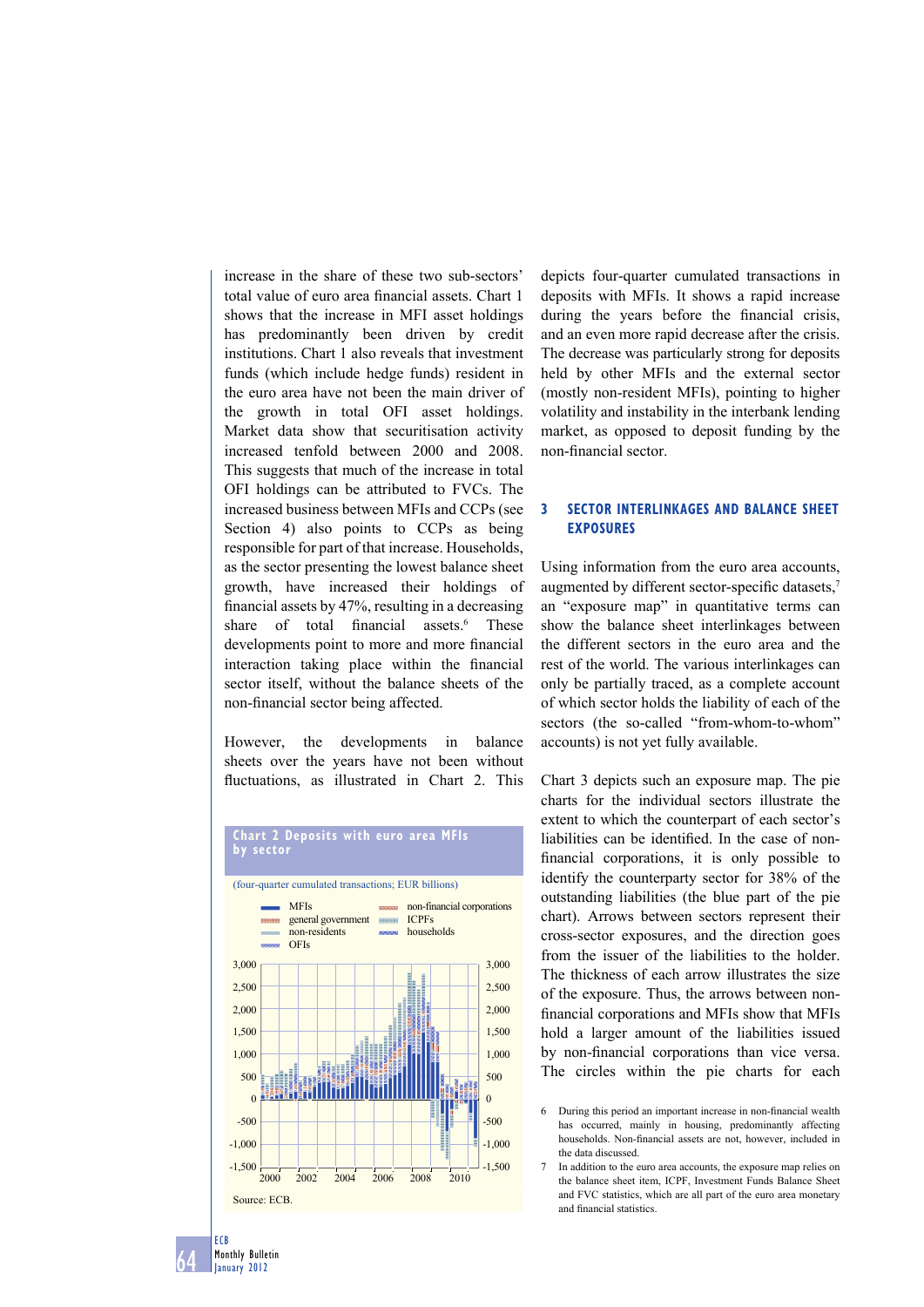



Notes: Arrows pointing from sector A to sector B indicate that sector B holds claims on sector A, i.e. sector A liabilities are held by Sector B. The thickness of the arrows illustrates the magnitude of exposure.

The circle inside each sector pie chart indicates liabilities issued and held by that same sector. The thickness of the circle illustrates the magnitude of intra-sector exposure. For NFCs, the circle is dashed, as the internal liabilities are most likely substantially underestimated.<br>For "rest of the world" there is no circle as by definition this is not covered For the world", there is no circle as, by definition, this is not covered by euro area statistics.

individual sector illustrate the liabilities issued and held by that sector. Like the arrows, the thickness of these inner circles is proportional to the amounts. According to the available data, the amount of liabilities held within the same sector is larger for MFIs than for non-financial corporations. However, as indicated by the share of unknown counterparties (the red area in the pie charts), the amount of liabilities issued and held by non-financial corporations can only be determined with a very low degree of certainty. For this reason, in the particular case of nonfinancial corporations, the inner circle is dashed. For similar reasons, the pie chart for the rest of the world does not contain an inner circle, given that liabilities issued and held by the rest of the world are not covered by euro area statistics.

Several key points can be derived from the exposure map. First, all sectors are interconnected, although the degree of bilateral connection varies significantly. Second, there is a high degree of heterogeneity in the share of liabilities with a known counterpart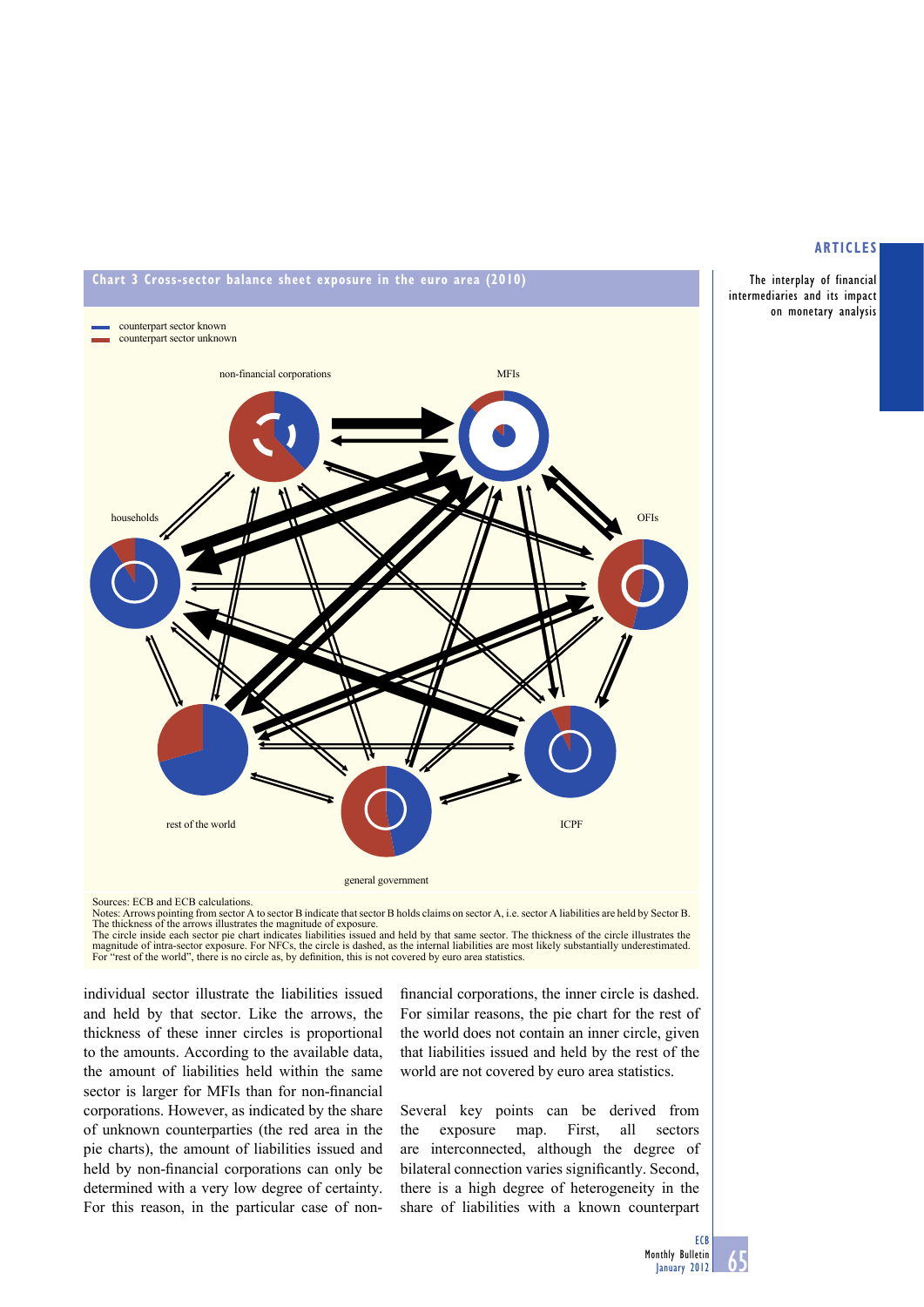sector. For example, liabilities of households consist almost entirely of loans, typically granted by MFIs or held by OFIs as a consequence of securitisation. The counterpart of loans is well documented in official statistics which is why the counterpart sector of 91% of liabilities issued by households can be identified. By contrast, about half of the liabilities issued by non-financial corporations are shares and other equity. It is harder to identify the holders of these. All in all, when adding up the liabilities issued in the euro area and those issued elsewhere in the world but held within the euro area, a counterpart sector can be identified for  $65\%$  of these liabilities.<sup>8</sup> Both the size of the financial balance sheet of each institutional sector, as illustrated in Section 2, and the interlinkages across sectors have increased considerably since 1999. The balance sheet increase has been especially apparent in the financial sectors, particularly the OFI sector.

Another important message conveyed by the patterns in Chart 3 is that the MFI sector acts as a financial hub, especially (but not exclusively) as regards the non-financial sector. At the same time, the MFI sector is also clearly exposed to the rest of the world. This implies that, while the non-financial sector is highly dependent on a well-functioning MFI sector, it is also exposed to developments abroad through the exposure of MFIs vis-à-vis the rest of the world. Additionally, as the MFI sector itself is as interlinked as documented in Chart 3, stress in one segment of the banking sector can quickly spread to the whole banking system and on to the non-financial sectors.

The pattern of cross-exposures in 1999 was very similar to that of the end of 2010. However, the counterpart to only 48% of liabilities outstanding in 1999 can be identified. The main sources of improvement in counterparty identification have been the enhancement of MFI and investment fund statistics, and the introduction of statistics on ICPFs and FVCs. This has had a positive impact, especially on the identification of holders of OFI liabilities. but also to a lesser extent on the identification

of holders of liabilities issued by ICPFs, nonfinancial corporations and general government. This is also the case for the rest of the world.

Overall, the description of financial intermediation above and the data shown point to an environment in which strong interactions among financial intermediaries have resulted in a lengthening of the financial intermediation chain. The potential implications of this for monetary analysis will be discussed in the next section.

# **4 THE IMPLICATIONS OF THE INTERPLAY OF FINANCIAL INTERMEDIARIES FOR MONETARY ANALYSIS**

The monetary analysis of the ECB is grounded in the well-documented relationship between money growth and inflation: general increases in money balances will eventually induce higher consumption spending which, if not offset by increases in output, will result in inflation.<sup>9</sup> This section analyses how the interactions between the various financial intermediaries – both monetary and non-monetary – affect the variables that are typically used for monetary analysis (mainly money and credit aggregates), and potentially the closeness of the link between such variables and inflation. The analysis is presented in four sub-sections, which discuss the implications of the interaction among financial intermediaries for the measurement of money, the relationship between money and credit (and the process of money creation), and the link between money and consumer price inflation, including the asset price channel.

**IMPLICATIONS FOR THE MEASUREMENT OF MONEY** There is a change in the overall amount of money in the economy every time an MFI

<sup>8</sup> Identifying the counterpart does not necessarily lead to the holder of the risk being identified. Through derivatives, for example, risks can be transferred to another entity. This does not show up on balance sheets, as the market value of a derivative contract is usually zero or close to zero.

<sup>9</sup> See, for instance, Benati, L., "Long-run evidence on money growth and inflation", *Working Paper Series*, No 1027, ECB, Frankfurt am Main, March 2009.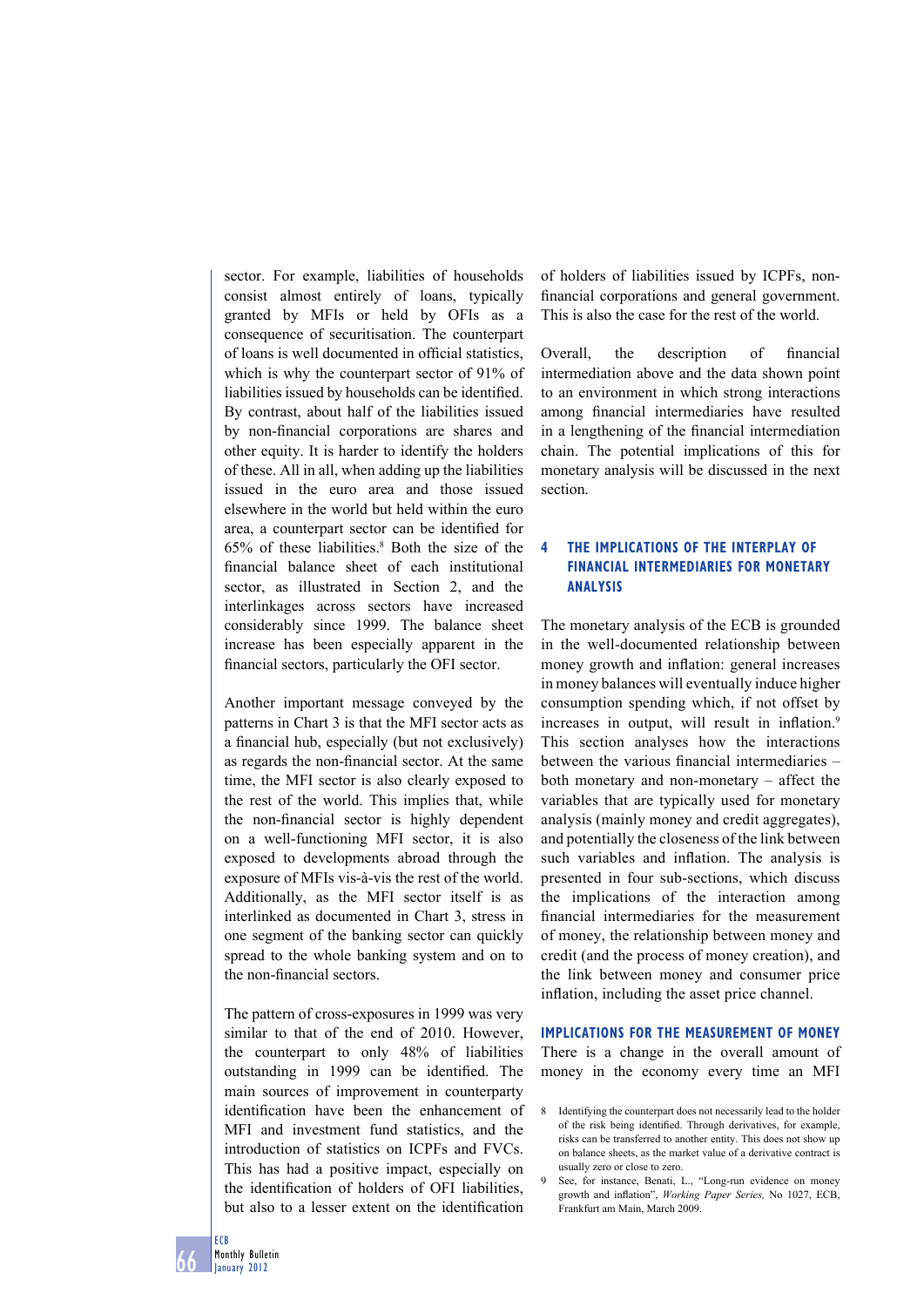The interplay of financial intermediaries and its impact on monetary analysis

liability comprised in the definition of money is transferred in or out of the money-holding sector. The same occurs if the money-holding sector rearranges its holdings of MFI liabilities from instruments within money to instruments outside money or vice versa.

The amount of money in the economy decreases when, for instance, an investment fund acquires foreign equities from outside the euro area or when an FVC settles its debt with a bank for the previous purchase of a loan. However, it increases when, for example, a credit institution engages in a reverse repo with a CCP. This illustrates that a longer financial intermediation chain tends to increase the short-term volatility of broad money measures. The increased interaction between financial intermediaries not only adds volatility to the evolution of the monetary aggregates, it also increases the need to understand the institutional landscape of financial intermediation and the motivation underlying different transactions. This knowledge helps discern between movements in money that have more direct informational content for the analysis of consumer price trends and those that are of a less fundamental nature from a monetary analysis point of view. For example, a transaction between two banks through a CCP is essentially an inter-MFI transaction, which has an impact on money and credit aggregates only because it is conducted through an entity – the  $CCP$  – belonging to the money-holding sector. In conjunction with the overall information on other inter-MFI transactions, the level of inter-MFI business conducted via a CCP nonetheless provides valuable information with regard to inter-MFI funding conditions. Indeed, secured inter-MFI transactions conducted via CCPs have increased markedly since the onset of the financial crisis, as CCPs reduce counterparty risk and have partially offset the decrease observed in direct unsecured interbank business.

A more complex implication of the interactions between MFIs and other financial intermediaries relates to the securitisation technology, whereby an  $FVC - a$  non-monetary financial intermediary, and thus part of the money-holding sector – buys MFI loans and issues securities backed by these loans. While true-sale securitisation has an immediate impact on MFI loans, as the loans are no longer on the banks' balance sheet,<sup>10</sup> the impact on money is less straightforward. On the one hand, the purchase of MFI loans by FVCs can eventually result in a decrease in money aggregates.11 When an FVC buys a pool of loans from an MFI, this is paid for by money collected from the proceeds of the product of the securitisation, typically ABS. If the ABS is bought by an entity within the money-holding sector, this entity may purchase the ABS with money drawn from its deposits with a bank. This would decrease the outstanding monetary liabilities within the MFI sector, thus decreasing money balances. Seen from another perspective, the pool of loans sold to the FVC is funded by the investors in the FVC securities, and no longer funded by MFI monetary liabilities. On the other hand, if the ABS is bought by a non-resident, money balances do not decrease, as the transaction involves an inflow of money from outside the euro area. The same occurs if the ABS is bought by the MFI sector – a process usually referred to as "retained securitisation", which has become the main purpose of securitisation since late 2008. Here, the monetary aggregate does not decrease either, but for a different reason: in this case, the securitisation operation is basically reduced to a mere change in the composition of MFI asset holding. With regard to credit variables, retained securitisation mechanically results in a reduction in the stock of MFI loans (assuming derecognition) offset by an equal increase in MFI holdings of OFI debt securities, with no change in the stock of total MFI credit. Box 2 provides a statistical analysis on the interaction between the euro area MFI and FVC sectors based on a set of statistics which have been available since December 2009.

10 Following the adoption of IAS39 by euro area MFIs, a traditional securitisation transaction may not lead to a one-to-one decrease in the loan holdings if part of it is not derecognised. For more details, see the article entitled "Securitisation in the euro area", *Monthly Bulletin,* ECB, Frankfurt am Main, February 2008.



<sup>11</sup> Very short-lived movements in money and credit may occur in order to finance the securitisation operation, for instance if the FVC is granted a bridge loan to finance the process.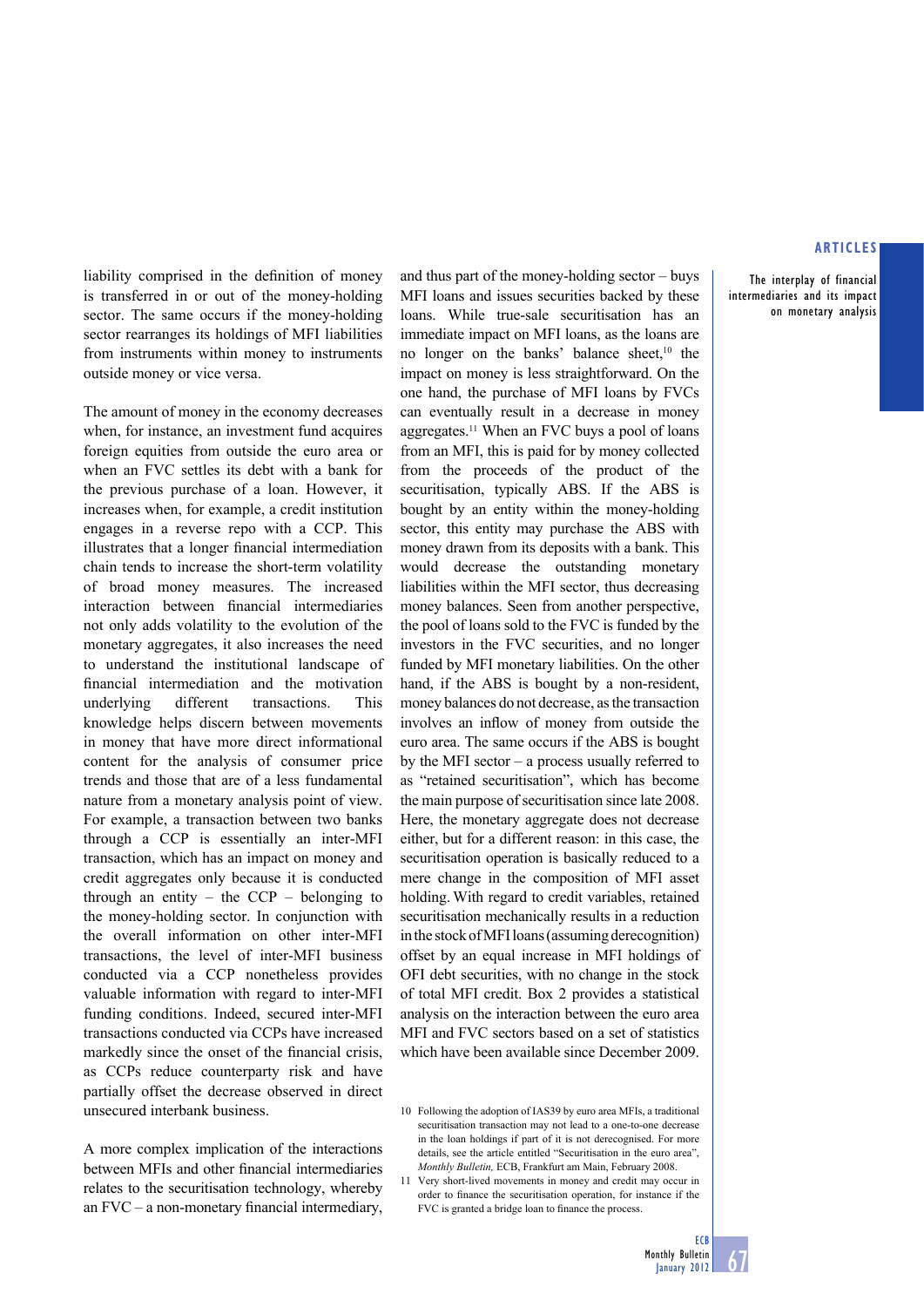# **Box 2**

#### **SECURITISATION AND THE INTERACTION BETWEEN MFIS AND FVCS**

Securitisation transactions in the euro area typically involve two types of financial intermediaries: an MFI securitises assets using an FVC. Some securitisation transactions may involve multiple FVCs, which leads to further links in the financial intermediation chain. Total assets of euro area FVCs amounted to  $E2.2$  trillion at the end of the third quarter of 2011, accounting for around 10% of the non-MFI financial sector.

The "originate to distribute" model, whereby MFIs used securitisation to turn long-term illiquid assets (loans) into more liquid assets that could be sold to investors, came to a halt with the financial crisis. During the financial crisis, however, securitisation continued, as MFIs instead retained the securities issued by FVCs for collateral in central bank refinancing operations. In addition, there have been transfers to some "bad bank" vehicles which are part of the FVC sector.

These developments can be monitored using the new harmonised statistics on securitisation by MFIs and FVCs which the ECB has published since June 2011, with time series dating back to December 2009.<sup>1</sup>

#### **Euro area MFIs' use of euro area FVCs in securitisation transactions**

Euro area MFIs overwhelmingly use FVCs resident in the euro area for their securitisation transactions. Euro area MFIs carried out loan securitisations or other transfers to a cumulative net amount of  $E271$  billion between December 2009 and September 2011. Of this, €203 billion has remained on the MFIs' balance sheets (see Chart A), almost all of which was securitised through euro area FVCs.<sup>2</sup> The loans transferred which were removed from the MFIs' balance sheets during the period amounted to  $\epsilon$ 69 billion. These loans have mainly been transferred to euro area FVCs, to the amount of €62 billion. Transfers to or from non-euro area FVCs and non-FVCs were limited over the period.

# **Euro area FVCs' positions vis-à-vis the euro area MFI sector**

A large part of the euro area FVC balance sheet relates to the MFI sector. In addition to the



1 See the article entitled "Keeping the ECB's monetary and financial statistics fit for use", *Monthly Bulletin*, ECB, Frankfurt am Main, August 2011, and quarterly press releases, which are available on the ECB's website (http://www.ecb.europa.eu).

2 Outstanding amounts of loans securitised but not derecognised by euro area MFIs are also available. 95% of these are held by euro area FVCs.

ECB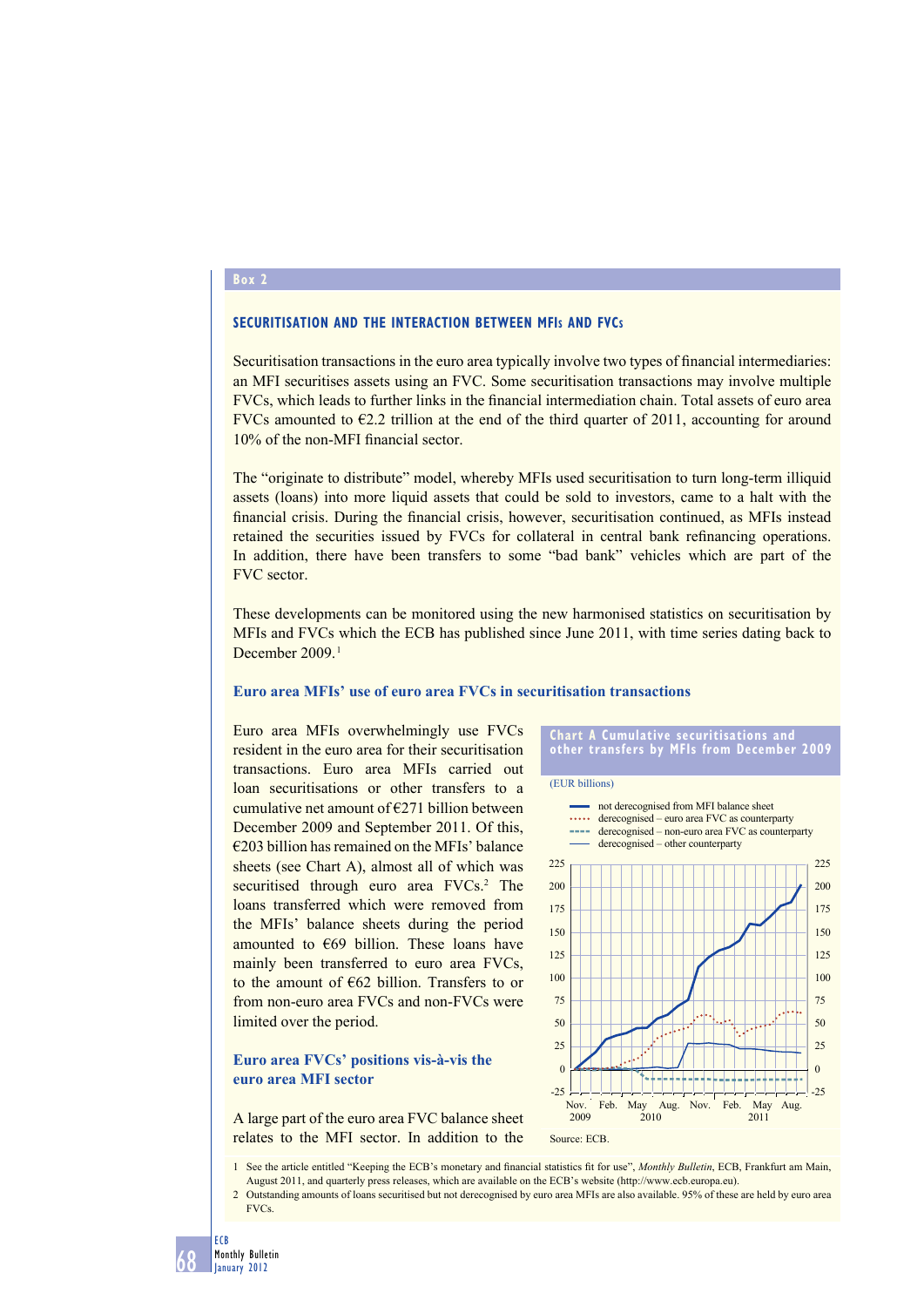The interplay of financial intermediaries and its impact on monetary analysis

securitised assets, further notable interlinkages between the two sectors arise when FVCs place deposits with MFIs and when debt securities issued by one sector are held by the other. The relationship of the euro area MFI sector with both the assets and the liabilities of euro area FVCs is presented in Chart B.

At the end of the third quarter of 2011, FVCs held  $E1.5$  trillion worth of securitised loans,  $€1.2$  trillion worth of which were originated by euro area MFIs (see Chart B). Two-thirds of these loans had been provided to euro area households – primarily residential mortgages, but also consumer credit, auto loans or student loans – and over a fifth had been provided to euro area non-financial corporations. Approximately half of MFI-originated loans are still recognised on the balance sheet of the originator, amounting to  $\epsilon$ 590 billion in the third quarter of 2011.



**Chart B Links to the MFI sector in FVC** 

FVCs' holdings of debt securities issued by euro area MFIs came to €42 billion, approximately a fifth of the total debt securities held by FVCs. Out of all MFI-issued securities,  $\epsilon$ 9 billion worth were held by FVCs engaged in synthetic securitisations.

On the liabilities side, debt securities issued by FVCs amounted to  $E1.8$  trillion in the third quarter of 2011 – over 80% of FVCs' total liabilities. MFI holdings of euro area FVC securities totalled  $\epsilon$ 953 billion in the same period. This indicates the degree to which MFIs have been relying on retained securitisations in the course of the financial crisis.<sup>3</sup>

3 Note that some of the holdings of FVC securities may relate to secondary market purchases, and may not be the product of a retained securitisation. In these cases, the valuation of the MFI holdings may indeed differ significantly from the nominal amount of principal.

#### **IMPLICATIONS FOR THE PROVISION OF CREDIT**

One of the factors determining the amount of MFI credit in the economy is the restrictions faced by MFIs owing to funding constraints. The interplay between MFIs and non-monetary financial intermediaries tends to ease this constraint, facilitating the extension of credit within the economy. Securitisation is an important example in this respect. On the demand side, this technology was encouraged by the growing demand among institutional investors, such as pension funds and insurance corporations, for securitised products prior to the

financial crisis. On the supply side, transforming loans into securities is advantageous for banks for a number of reasons. Securitised assets are more liquid and, by pooling the portfolio of assets and using a variety of credit enhancement techniques, they can reach better credit quality than the original assets. Both features facilitate the tradability of banks' loan portfolios. This allows banks to either free up capital (by selling those securities) or increase their wholesale funding (by placing those securities in the repo market). There is evidence that greater access to market-based funding is associated with

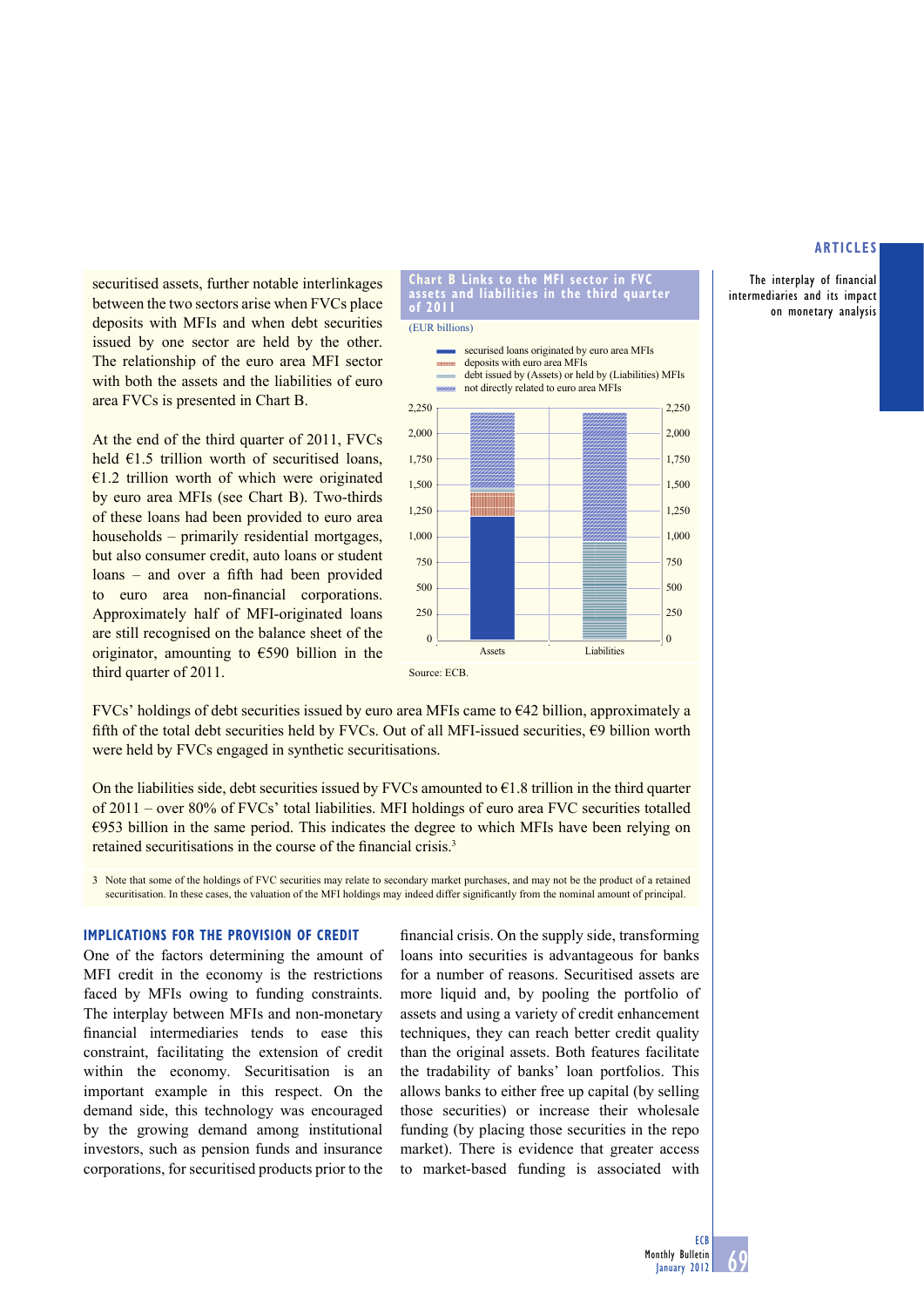an expansion of MFI credit in the euro area.<sup>12</sup> However, a higher level of dependence by banks on other financial intermediaries and wholesale funding in general increases the impact of financial market conditions on banks' ability to obtain funds. In fact, evidence suggests that the impact of supply-side constraints, especially those related to disruptions to banks' access to wholesale funding and their liquidity positions, has intensified since the onset of the financial crisis.13 As explained in Box 2, the technology of securitising loans has recently been almost exclusively driven by purchases of ABS by the same originating MFI, with the intention of generating collateral that is eligible for central bank liquidity-providing operations.

# **IMPLICATIONS FOR THE LINK BETWEEN MONEY GROWTH AND INFLATION**

While there is a long-run relationship between money growth and inflation, this is not necessarily one to one. One of the main reasons is that money is not only held for the purpose of transactions in the goods and services markets, but also as a store of value. Not all sectors in the economy make use of these two functions of money to the same extent. Households and non-financial corporations are more likely to hold money for consumption and/or investment purposes than non-monetary financial intermediaries (both OFIs and ICPFs), which predominantly hold money for portfolio considerations, to settle financial transactions and to keep reserves for potential early redemptions of liabilities. A lengthening of the financial intermediation chain typically implies more non-monetary financial intermediaries in the economy and therefore that more money is held by these intermediaries. This tends to result in a decrease in the overall share of money growth that is motivated by consumption or real investment transactions.

Monetary transactions performed by financial intermediaries are generally motivated by portfolio considerations. These institutions manage their portfolios more actively than households. As a result, the money holdings of these intermediaries present much higher income elasticity than those of households, and they

tend to react much faster and more aggressively to movements in market interest rates.<sup>14</sup> This should naturally result in higher growth in the money holdings of these intermediaries in periods when the levels of earnings and activity in the financial markets are high.

Charts 4 and 5 illustrate these features. Chart 4 shows that the growth in M3 deposits held by ICPFs and OFIs display a much higher level of volatility than the growth in M3 deposits held by both households and non-financial corporations. Chart 5 shows that the low-frequency component of annual growth in households' money holdings is more closely related to the evolution of consumer price inflation than that of OFIs. The money holdings the latter are generally higher in periods in which financial markets are more bullish, such as in the run-up to the financial crisis or in the period of the build-up of the dot.com bubble. This feature becomes clear when comparing stock prices and the trends in M3 deposit holdings by OFIs, as in Chart 5. The Eurostoxx 50 index and the OFI money holding trends move broadly in line with a lead of longer-term movements of OFI money holdings in the period from 1994 to 2011. This supports the view that OFI money holdings are more directly linked to asset prices than to consumer prices.

Developments in sectoral money holdings therefore provide helpful insights into whether changes in overall M3 growth reflect changes in the underlying rate of monetary expansion, as well as into the channels through which the link between money growth and consumer price inflation operates. This helps to better understand potential risks to price stability and possible lead times of money growth to inflation.<sup>15</sup> Overall,

- 13 See the article entitled "The supply of money bank behaviour and the implications for monetary analysis", *Monthly Bulletin*, ECB, Frankfurt am Main, October 2011.
- 14 See Papademos, L. and Stark, J. (eds.), *Enhancing Monetary Analysis*, ECB, Frankfurt am Main, 2010, pp. 148-149.
- 15 See also the box entitled "Sectoral money holdings and the information content of money with respect to inflation". *Monthly Bulletin*, ECB, Frankfurt am Main, September 2006.

ECB

<sup>12</sup> See Gambacorta, L. and Marqués-Ibáñez D., "The bank lending channel: lessons from the crisis", *Economic Policy*, Vol. 26, No 66, pp. 137-182, 2011.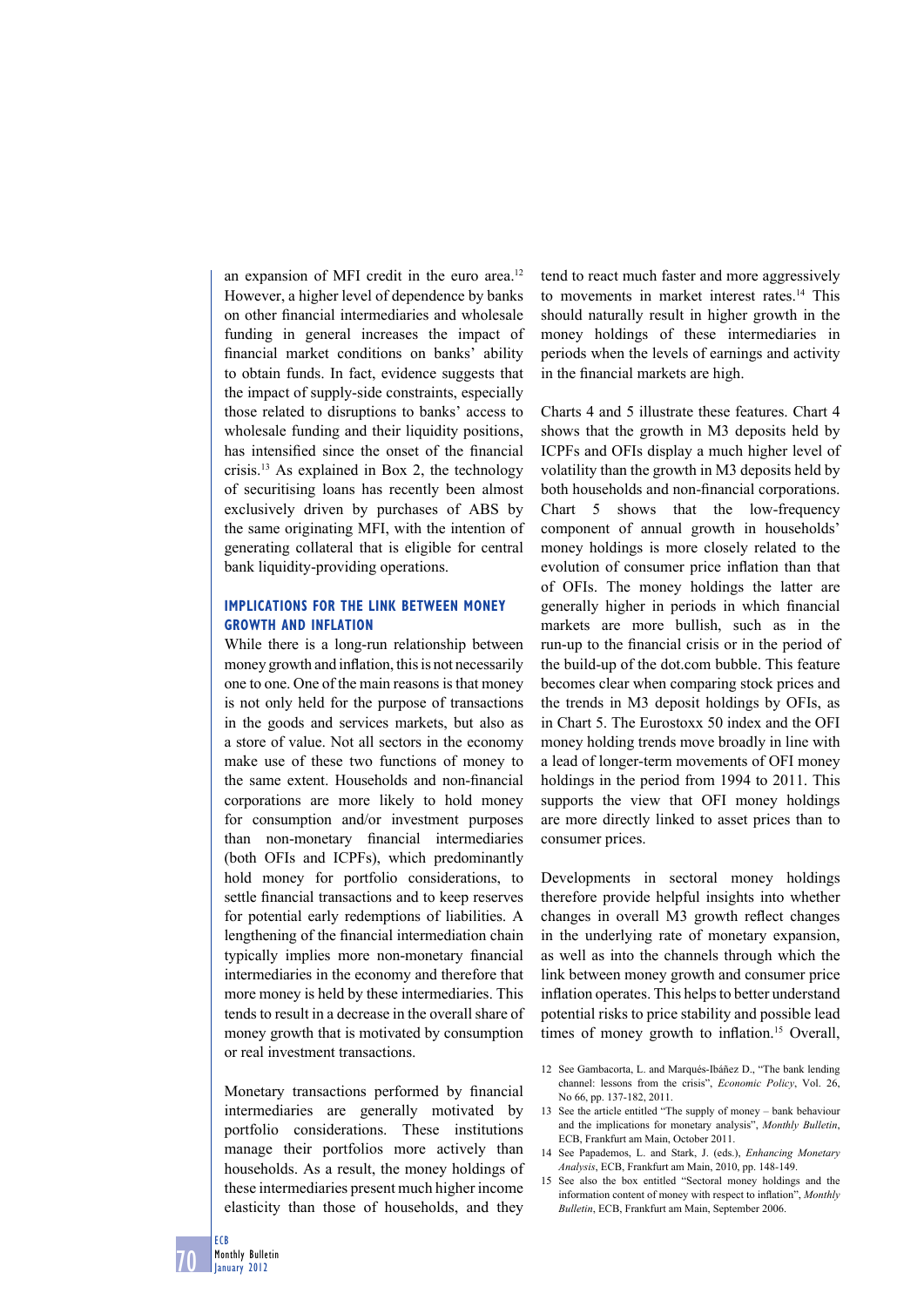The interplay of financial intermediaries and its impact on monetary analysis

#### **Chart 4 M3-deposits in the euro area by sector**





more developed financial markets may result in a clearer division between money held for consumption/transaction purposes and money held for portfolio and wealth reasons. Although they act via different channels, both play their part in signalling risks to price stability.

## **IMPLICATIONS FOR INFLATION AND MONETARY VARIABLES VIA THE IMPACT ON ASSET PRICES**

While the increased relative presence of financial intermediaries in the economy is likely to have weakened the most immediate channel linking money growth and consumer price inflation, it is also likely to have reinforced the asset price channel. The empirical link between monetary variables and asset prices has been documented in a number of studies that have shown that money and credit growth can affect asset prices, particularly house prices, significantly.<sup>16</sup> The literature tends to identify the extra demand for assets derived from leveraged investment, together with increases in risk appetite, $17$  as key factors explaining increases in asset prices at the aggregate level.<sup>18</sup> Furthermore, it is argued that



**Chart 5 Trends in sectoral M3, inflation and stock prices in the euro area**

Note: The filtered household and OFI M3 series represent the low-frequency component derived using a Christiano-Fitzgerald asymmetric bandpass filter, with cycles longer than seven years considered as trend developments.

this mechanism is strengthened by the active management of leverage by some financial intermediaries, adding to the increasing asset prices by boosting demand for financial assets financed by additional debt incurrence.<sup>19</sup> As depicted in Chart 5, there are close co-movements in asset prices and OFI money

- 16 See, for example, Goodhart, C. and Hofmann, B., "House prices, money, credit and the macroeconomy*", Oxford Review of Economic Policy*, Vol. 24, No 1, pp. 180-205, Oxford, 2008; and Adalid, R. and Detken, C., "Liquidity shocks and asset price boom-bust cycles", *Working Paper Series*, No 732, ECB, Frankfurt am Main, February 2007.
- 17 The increased risk appetite is associated with a search for yield and an increase in asset prices, as described in the literature on the "risk-taking channel". See, for instance, Adrian, T., Emmanuel, M. and Shin, H.S., "Macro Risk Premium and Intermediary Balance Sheet Quantities", *IMF Economic Review,* Vol. 58, No 1, pp. 179-207, September 2010; and Jimenez, G., Ongena, S., Peydro-Alcalde, J.L. and Saurina, J., "Hazardous times for monetary policy: what do twenty-three million bank loans say about the effects of monetary policy on credit risk?", *Discussion Paper*, No 6514, Centre for Economic Policy Research, 2007.
- 18 See, for example, Adrian, T. and Shin, H.S., "Liquidity and leverage", *Journal of Financial Intermediation*, Vol. 19, No 3, 2010, pp.418-437.
- 19 See also the article entitled "The financial crisis in the light of the euro area accounts: a flow-of-funds perspective", *Monthly Bulletin*, ECB, Frankfurt am Main, October 2011.

71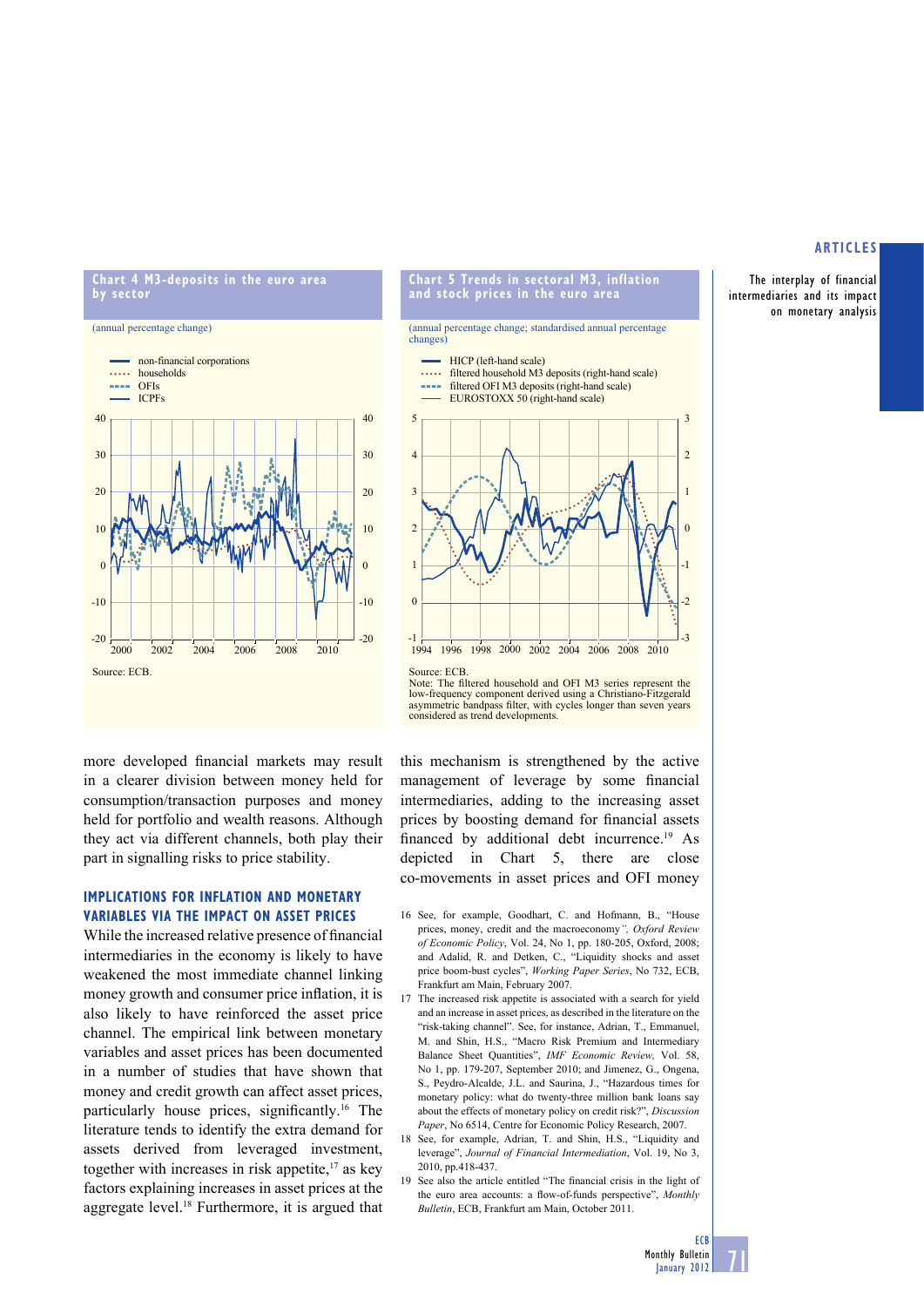holdings with a lead of OFI money holdings for longer-term movements. This suggests that the increased size of the OFI sector in recent years is likely to have strengthened the link between money and asset prices, thereby reflecting the increased importance of the asset price channel for the real economy and inflation.

Changing financial intermediation patterns and financial innovation may also change the relative prices for assets along with the general price level, as well as credit developments related to this. For instance, to the extent that loans for house purchase are considered as being more suitable for the securitisation process, banks may feel encouraged to increase their supply of this type of loan, facilitating a generalised increase in real estate prices. Furthermore, if the credit risk is removed from their balance sheets through securitisation, banks may lower credit standards and monitoring efforts, possibly resulting in higher loan-to-value ratios, putting further upward pressure on real estate prices.

Additionally, the investment behaviour of ICPFs has the potential to affect long-term interest rates and pricing in the secondary market, as they are strong investors in both government and corporate long-term debt securities. This in turn has the potential to affect the yield curve and therefore money growth, as agents may move funds to liquid instruments given that low long-term interest rates imply a lower opportunity cost of holding monetary instruments. It may also affect the demand for credit from non-financial corporations. This is because lower market interest rates induce corporations to obtain funds in the markets rather than via banks. In addition, it may affect the demand for credit from households, as lower interest rates may increase the demand for loans for house purchase.

Developments in asset prices may, in turn, have several implications for monetary variables, consumer prices and macroeconomic stability. They may affect money demand as part of the broader portfolio allocation decision,<sup>20</sup> namely via wealth effects, with the consequent risks for

consumer price inflation. They may also affect credit developments: on the supply side, higher asset prices imply higher value for potential collateral for loans; on the demand side, increases in real estate prices tend to increase the demand for loans for house purchase, with the consequent increase in the overall money balances of the economy associated with an expansion in MFI credit. Finally, asset prices may also have an impact on investment and consumption via confidence effects. For example, a rise in stock prices may signal a positive outlook for future economic activity and employment, which may boost consumer confidence and actual consumption with subsequent price pressures. Conversely, an asset price bust may trigger financial instability, inducing a sharp decrease in confidence. While such a development initially poses deflationary risks, it tends to induce an accommodative policy response, which will eventually result in higher monetary balances and the consequent inflationary pressures in the period ahead.

## **5 CONCLUSIONS**

Over the past decade both the size and complexity of the financial system have increased significantly. Not only has the value of the total amount of financial assets increased relative to GDP, the share attributable to the financial sector has also increased. It is also clear from the evidence presented in this article that all sectors are interlinked to various degrees, making every sector vulnerable to stress in other sectors, in particular the MFI sector, which plays an important role as a financial hub vis-à-vis all the other sectors in the euro area and the rest of the world. The foremost role of financial intermediaries is to channel funds between lenders and borrowers in the non-financial sector. At the same time, the MFI sector, including commercial banks and the central bank, play a special role as deposittaking and deposit-creating institutions with the

<sup>20</sup> See Papademos, L. and Stark, J. (eds.), *Enhancing Monetary Analysis*, ECB, Frankfurt am Main, 2010, pp.164-180.